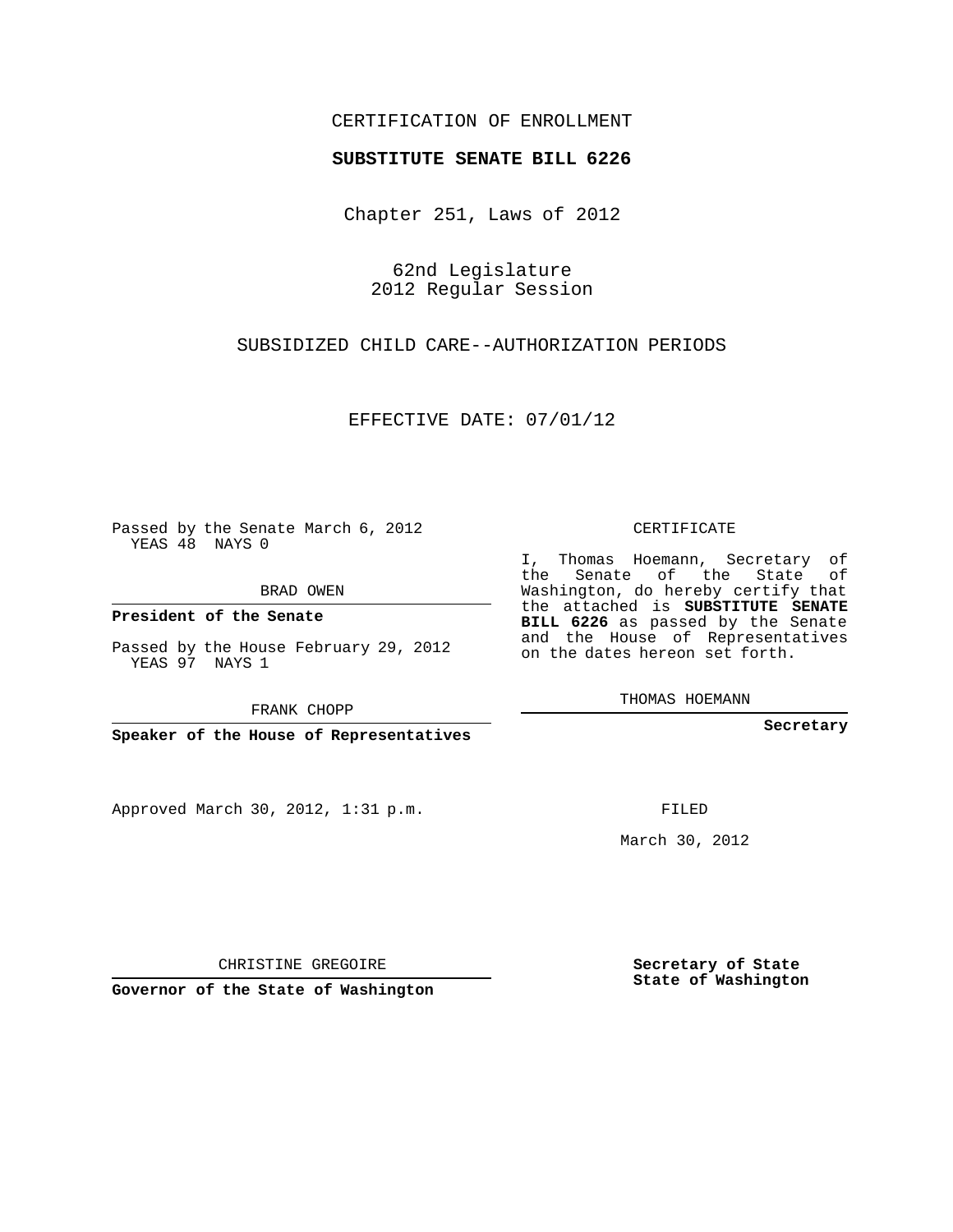## **SUBSTITUTE SENATE BILL 6226** \_\_\_\_\_\_\_\_\_\_\_\_\_\_\_\_\_\_\_\_\_\_\_\_\_\_\_\_\_\_\_\_\_\_\_\_\_\_\_\_\_\_\_\_\_

\_\_\_\_\_\_\_\_\_\_\_\_\_\_\_\_\_\_\_\_\_\_\_\_\_\_\_\_\_\_\_\_\_\_\_\_\_\_\_\_\_\_\_\_\_

AS AMENDED BY THE HOUSE

Passed Legislature - 2012 Regular Session

## **State of Washington 62nd Legislature 2012 Regular Session**

**By** Senate Human Services & Corrections (originally sponsored by Senators Frockt, Harper, Regala, Zarelli, Fain, Hargrove, Kohl-Welles, and Keiser)

READ FIRST TIME 02/03/12.

1 AN ACT Relating to authorization periods for subsidized child care; 2 amending RCW 43.215.135; adding a new section to chapter 43.215 RCW; 3 and providing an effective date.

4 BE IT ENACTED BY THE LEGISLATURE OF THE STATE OF WASHINGTON:

 5 **Sec. 1.** RCW 43.215.135 and 2011 1st sp.s. c 42 s 11 are each 6 amended to read as follows:

 (1) The department shall establish and implement policies in the working connections child care program to promote stability and quality of care for children from low-income households. Policies for the expenditure of funds constituting the working connections child care program must be consistent with the outcome measures defined in RCW 74.08A.410 and the standards established in this section intended to promote continuity of care for children.

 (2) As a condition of receiving a child care subsidy or a working connections child care subsidy, the applicant or recipient must seek child support enforcement services from the department of social and health services, division of child support, unless the department finds that the applicant or recipient has good cause not to cooperate.